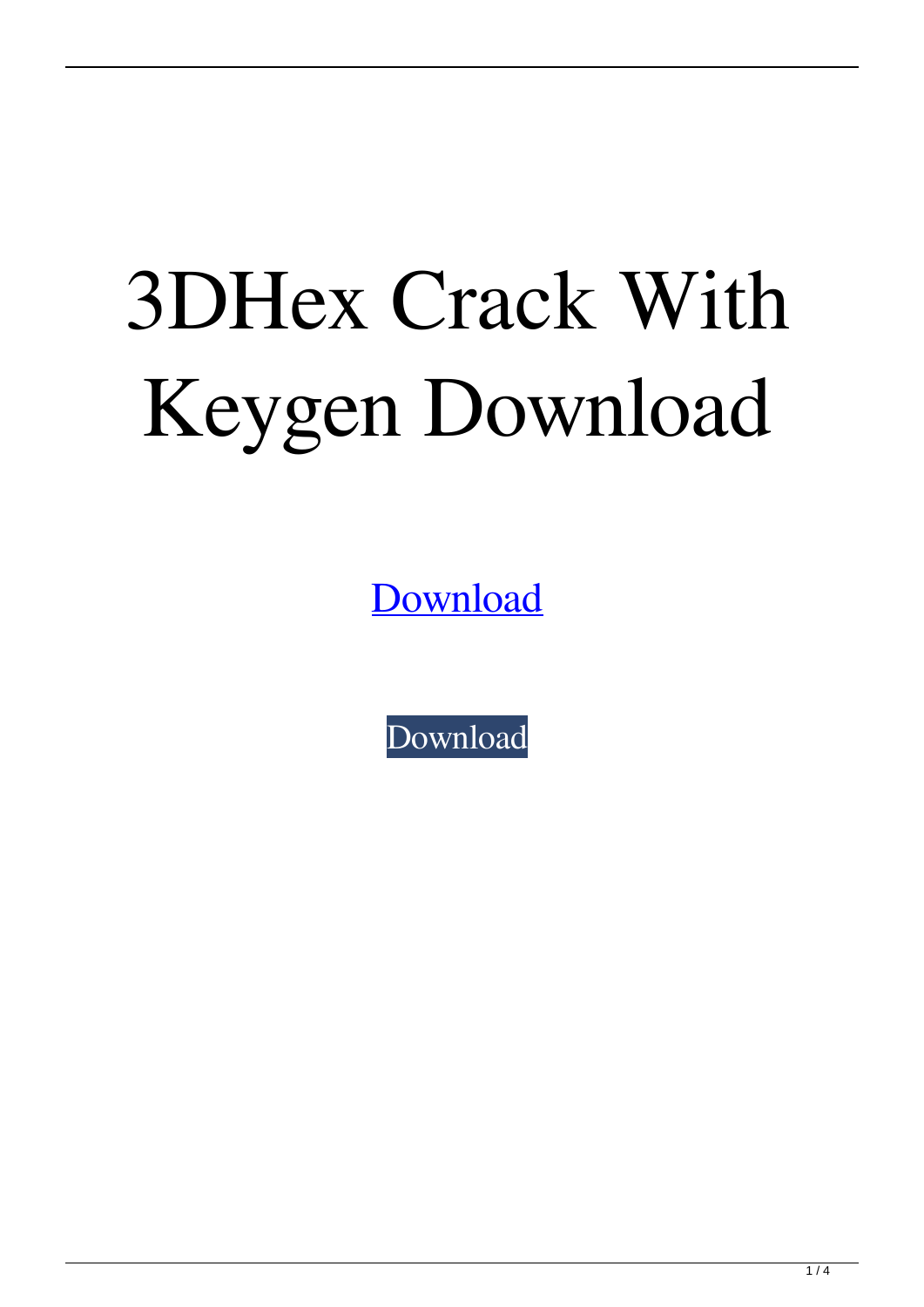### **3DHex Download**

- Windows Installer - Just install the MSI and the application will start automatically. - Steam and GitHub Bundle - The executable can be found in the bin subfolder of the application's folder. The Steam and GitHub bundles are the same. - Linux - Just unpack the contents of the archive and run. If you already have an installation of the tool, you can just run the executable with the parameter "make" to update.  $-$  OSX - Just extract the contents of the archive to any folder and launch the executable with "./3dhex.app". The settings are stored in the application's preferences. - Linux - Just extract the contents of the archive and run. If you already have an installation of the tool, you can just run the executable with the parameter "make" to update. This is a simple but very handy set of Python modules that allow you to send raw commands to the Arduino Mega board. Unlike Arduino's built-in libraries, this makes for a straightforward and clean code design. You'll need: -The Arduino Mega board with all the required connectors -Python and setuptools 3D print for 2.5mm filament has never been easier, thanks to the new Cube extruder upgrade from Makergear. You'll need: -A Makergear Cube extruder 3D printer - we are happy to take Paypal donations -2.5mm (0.1" / 2.5mm) PLA, ABS or other standard PLA filaments -Tested PLA filament dispenser -Extra support materials - see the Makergear Cube wiki -Regular drill -Needle nose pliers -Small drill bit The original Makergear T-Cube (click the photo to enlarge it) is a 2.5mm cube shaped spool holder for 3D printing. The T-Cube is a 3D printed part that fits inside the T-Extruder body. The purpose of this mod is to use T-Cube to store the filament instead of the T-Extruder tip. This saves time and hassle while printing. It also allows for the filament to be unloaded, stored and reloaded for future printing sessions. As the spool holder is 3D printed, its shape and dimensions vary between each print.Carrickmines Manor Carrickmines Manor was a manor house located to the east of St John's Church in the village of Harrow in the parish

### **3DHex Crack + Activator**

The application enables users to work with up to 10 printer configurations and packs various functions for the USB, including here fan and temperature control, stepper toggling, AutoPID, homing and toolhead movement. The user interface is highly customizable, you can select either dark mode, set the default configuration and input/outputs, and even the layout of the main UI. The main features are already in the application, but the developer can add more in the next releases. \* These are in the works, but the plan is to create an open source C library, so future plugins will be usable by a much wider audience. \* In time, I might be able to make it compatible with other OS's. \* Just so you know, I am aware that some devices support g-code, so we might be able to improve the firmware to support that eventually. This version of software contains the following features: 1) Added new Mecanum device, the Z-Gerbed board with a built-in 3D printer and stepper motors controller. The design allows the user to control the Mecanum device from the 3D printer GUI. 2) 3D Printing and other supported devices are now supported, the interface is capable of adding new devices in the future. 3) New features, such as debug/restart, infrared remote control, tool heads mapping, and the option to enable/disable the "temp b/c" feature. 4) A new graphic style, resolution, and color selection. 5) Option to toggle the stepper controllers of the Z-Gerbed board. 6) A number of bugs have been fixed, including: a) The required SBL or SLA filaments detection worked only when the filament was not changed. b) The axis position showed different values with different resolutions. 7) It now supports advanced configuration for the Sanguinolube, Gb-Ex and Polyextrem printer. 8) A simple menu for multiple file selection can be added. 9) The 3D printer to check real-time filament data. 10) The default selection for the target type and the control type. 11) The user now can set a default folder and filename for the export zip file. 12) The z axis can be calibrated via the target Z axis. 13) All the issues regarding the m6-stepper-toggling problem have been fixed. 77a5ca646e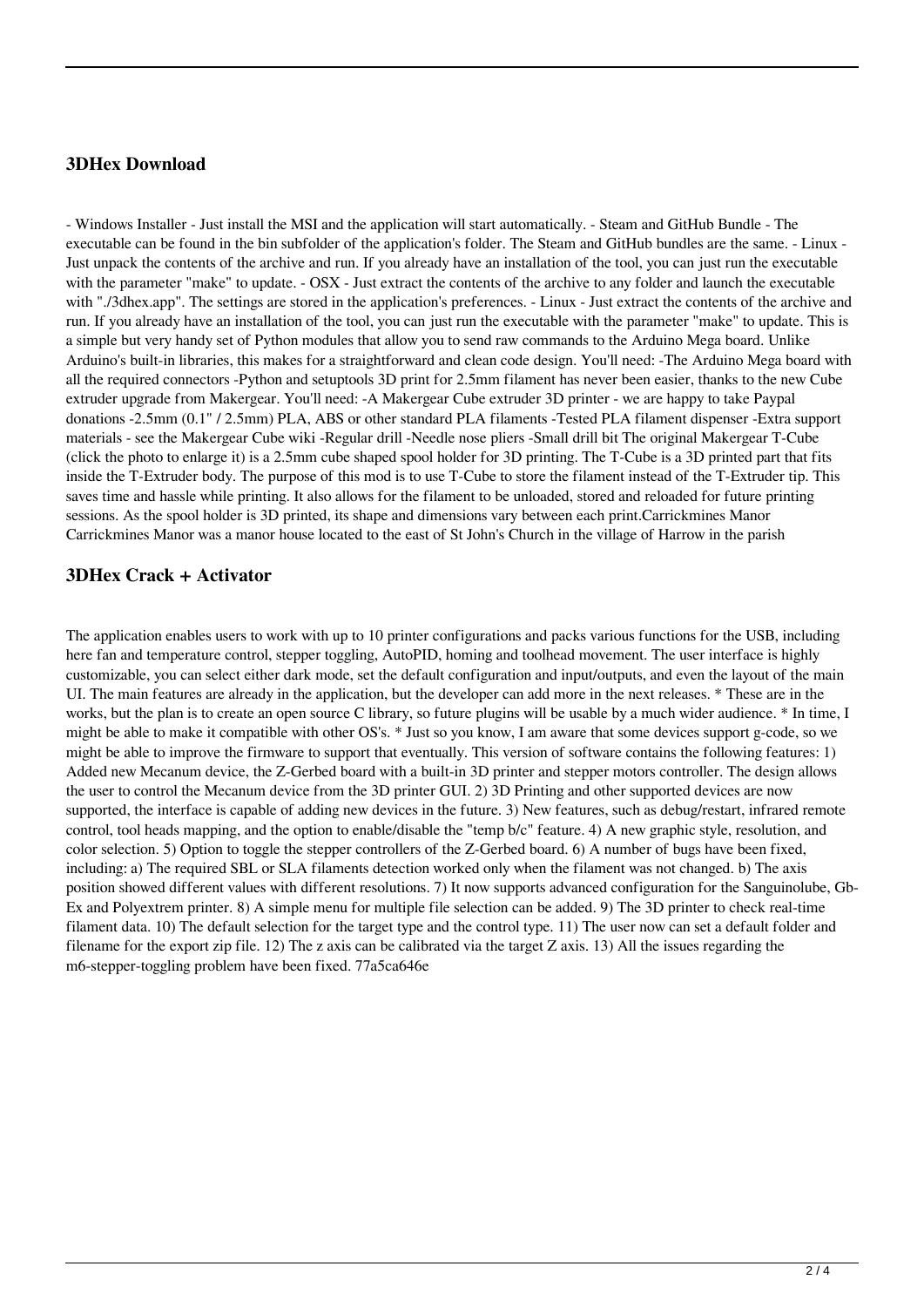# **3DHex Crack+ Full Product Key**

A powerful tool for automating the process of generating 3D-g-codes. It can also be used as a stand alone controller. Its goal is to help users easily create their own config files, custom programs, or even advanced functions, and deploy them to their printers using an easy-to-use interface. It is also possible to use it to convert any file into g-code format. 3DHex is a powerful, easy-to-use tool for 3D printers and 3D scanners. If the USB interface of your 3D printer does not accept the G-code sent by the machine controller, it can be bypassed with a simple GUI. It can help the user to create its own G-code config files and g-code tools. 3DHex Features: - Up to 10 printer configs are supported for your printer. - Separate controls for fan, temperature, and stepper can be added. - Supports the G-code format. - Supports additional thermocouple. - M3 supports. - Automatic temperature calculation. - Support for the Arduino Mega 2560 (Arduino Mega 2560 - RAMPS board). - Temperature control using DC thermistor. - S-Curve and Trapezoidal motion planner support. - Smart curve detection algorithm. - Arc motion algorithm optimization. - Cartesian 3D printers only. - Supported G/M commands. - LCD Display 16x2 Module HD44780 only. - Support for LCD screen. - USB terminal to be compatible with most 3D printers and USB receivers. - Basic thermal protection. - S-Curve and Trapezoidal motion planner support. - PID/bang-bang temperature control and supports only for Arduino Mega 2560 - RAMPS board. - Trapezoidal motion planning. - AutoPID. - Trapezoidal motion planning. - Can be used as a stand alone controller. - It is also possible to convert any file into g-code format. - Trapezoidal motion planning support. - Supports most of the 3D printer firmware. - Supports for most of the 3D printer firmware (except Marlin). - M3 supports. - Fan and temperature controls. - S-Curve and Trapezoidal motion planner support. - AutoPID. - Trapezoidal motion planning support. - LCD screen. - g-code format

## **What's New in the 3DHex?**

V0.2 • first Arduino port (V1.0) • LCD display interface (V2.0) • added code for a new board, RAMPS V3D board • changed usb library to be able to run on Arduino Mega 2560 (V1.0) • USB communication works with M5Perl when interfacing with a computer or using an FTDI cable (TinyUSB) • display works with arduino mega now (V0.2) • Arduino Ethernet works now (V1.0) • g-code parsing now works (V0.2) • RAMPS v3D board added (V0.1) • display works with gcode now • basic support for homing (V0.2) • updated general build options (V1.0) • updated the Arduino.h file for Mega 2560 (V1.0) • many more small changes for Arduino 1.0 • improved homing speed for the ramps v3d board • added an ESC control (V1.0) • added g-code parser for a new esc board 3DHex is a host controller for the 3D printer firmware that can bypass this issue in some cases and allow users to make configuration directly from a simple GUI. It is important to note that the tool is not final (stable) and hence, it is highly advisable that the printer is not left unattended. The application enables users to work with up to 10 printer configurations and packs various functions for the USB, including here fan and temperature control, stepper toggling, AutoPID, homing and toolhead movement. Other noteworthy features are basic thermal protection, S-Curve and Trapezoidal motion planner support, optimized arc motion algorithm, Smart curve detection algorithm, LCD Display 16x2 Module HD44780 only, Supported G/M commands, Cartesian 3D printers only, PID/Bang-Bang temperature control and support only for Arduino Mega 2560 - RAMPS board. The developer announced he will add more features in the next releases. 3DHex Description: V0.2 • first Arduino port (V1.0) • LCD display interface (V2.0) • added code for a new board, RAMPS V3D board • changed usb library to be able to run on Arduino Mega 2560 (V1.0) • USB communication works with M5Perl when interfacing with a computer or using an FTDI cable (TinyUSB) • display works with arduino mega now (V0.2) • Arduino Ethernet works now (V1.0) • g-code parsing now works  $(V0.2) \cdot$  RAMPS v3D board added  $(V0.1) \cdot$